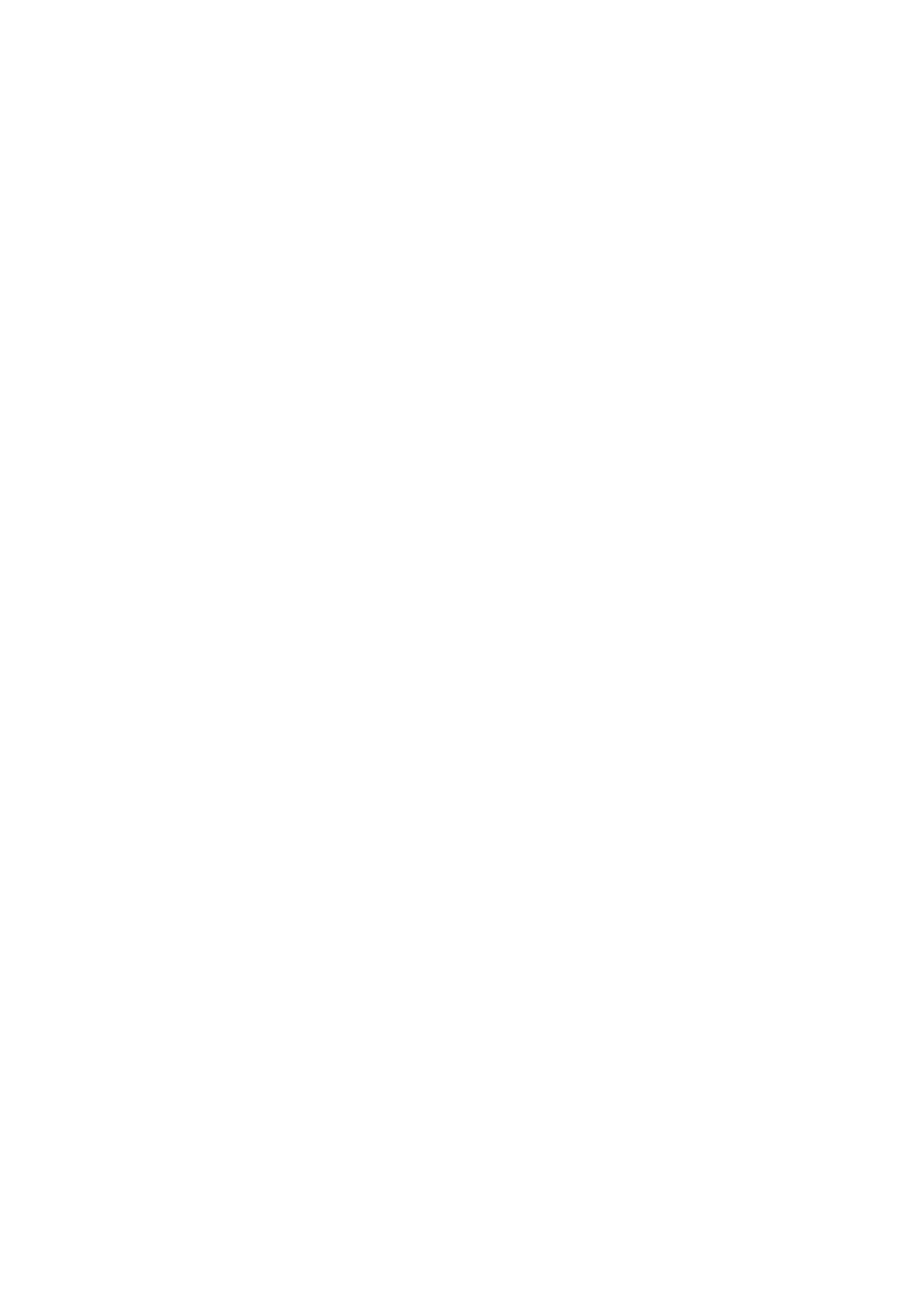First print



New South Wales

# **Duties Amendment (Senior's Principal Place of Residence Duty Exemption) Bill 2011**

## **Contents**

|                                                | Page |
|------------------------------------------------|------|
| Name of Act                                    |      |
| 2 Commencement                                 |      |
| Schedule 1 Amendment of Duties Act 1997 No 123 |      |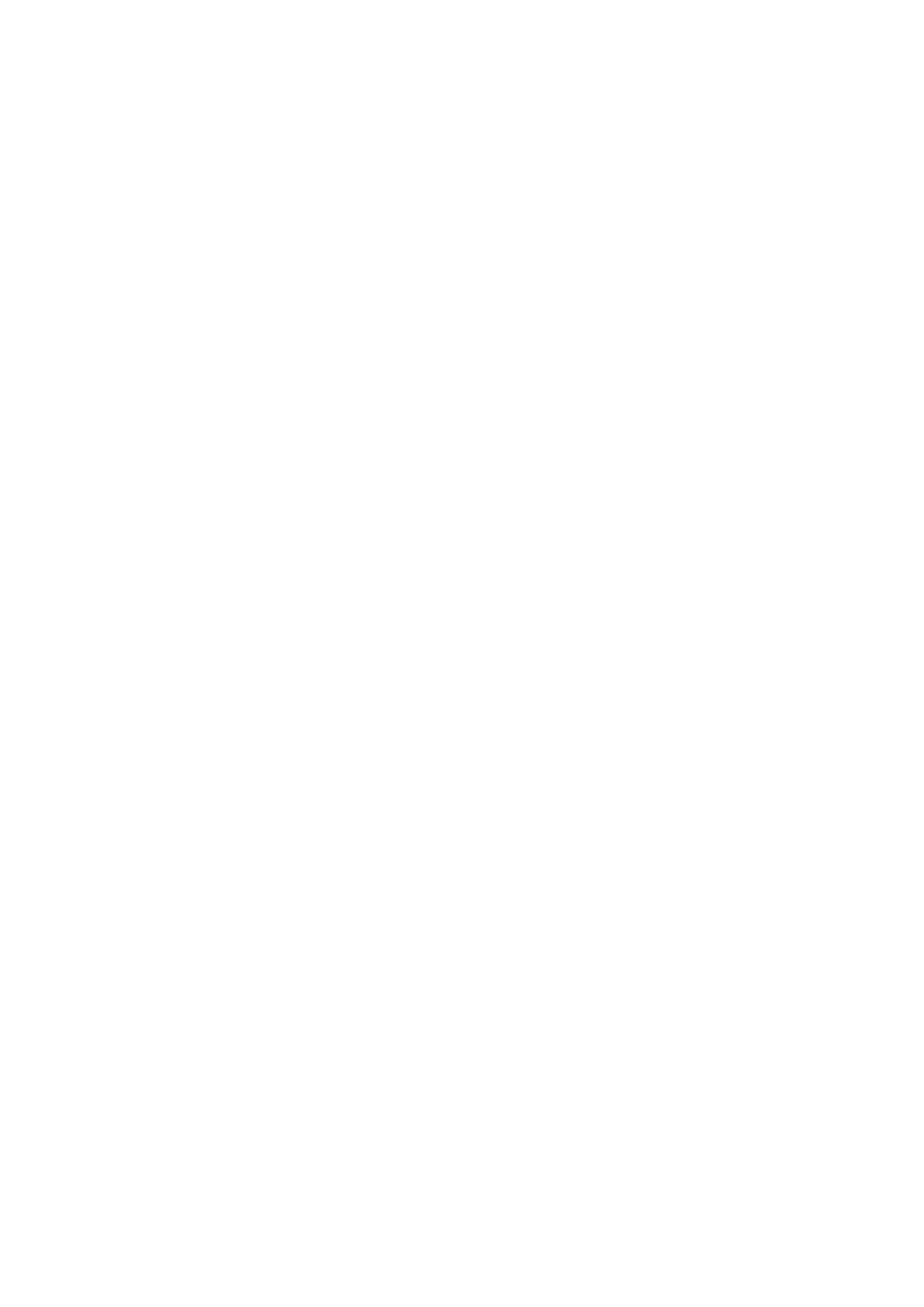

New South Wales

## **Duties Amendment (Senior's Principal Place of Residence Duty Exemption) Bill 2011**

No , 2011

#### **A Bill for**

An Act to amend the *Duties Act 1997* to extend the senior's principal place of residence duty exemption under the NSW Home Builders Bonus to persons between 55 and 65 years of age.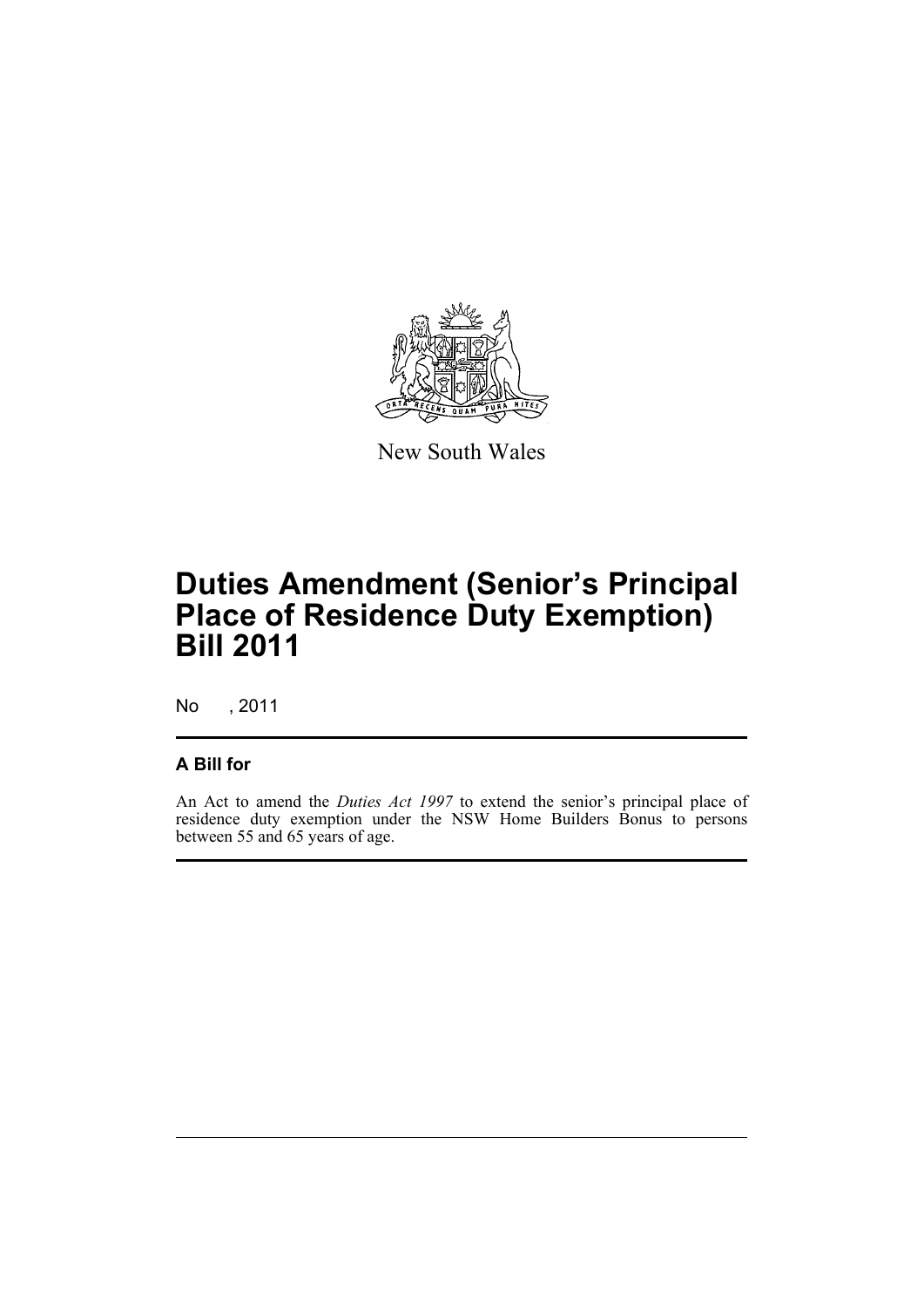<span id="page-5-1"></span><span id="page-5-0"></span>

| The Legislature of New South Wales enacts:                                                           | 1             |
|------------------------------------------------------------------------------------------------------|---------------|
| Name of Act                                                                                          | $\mathcal{P}$ |
| This Act is the Duties Amendment (Senior's Principal Place of<br>Residence Duty Exemption) Act 2011. | 3<br>4        |
| Commencement                                                                                         | 5             |
| This Act commences on the date of assent to this Act.                                                | 6             |
|                                                                                                      |               |